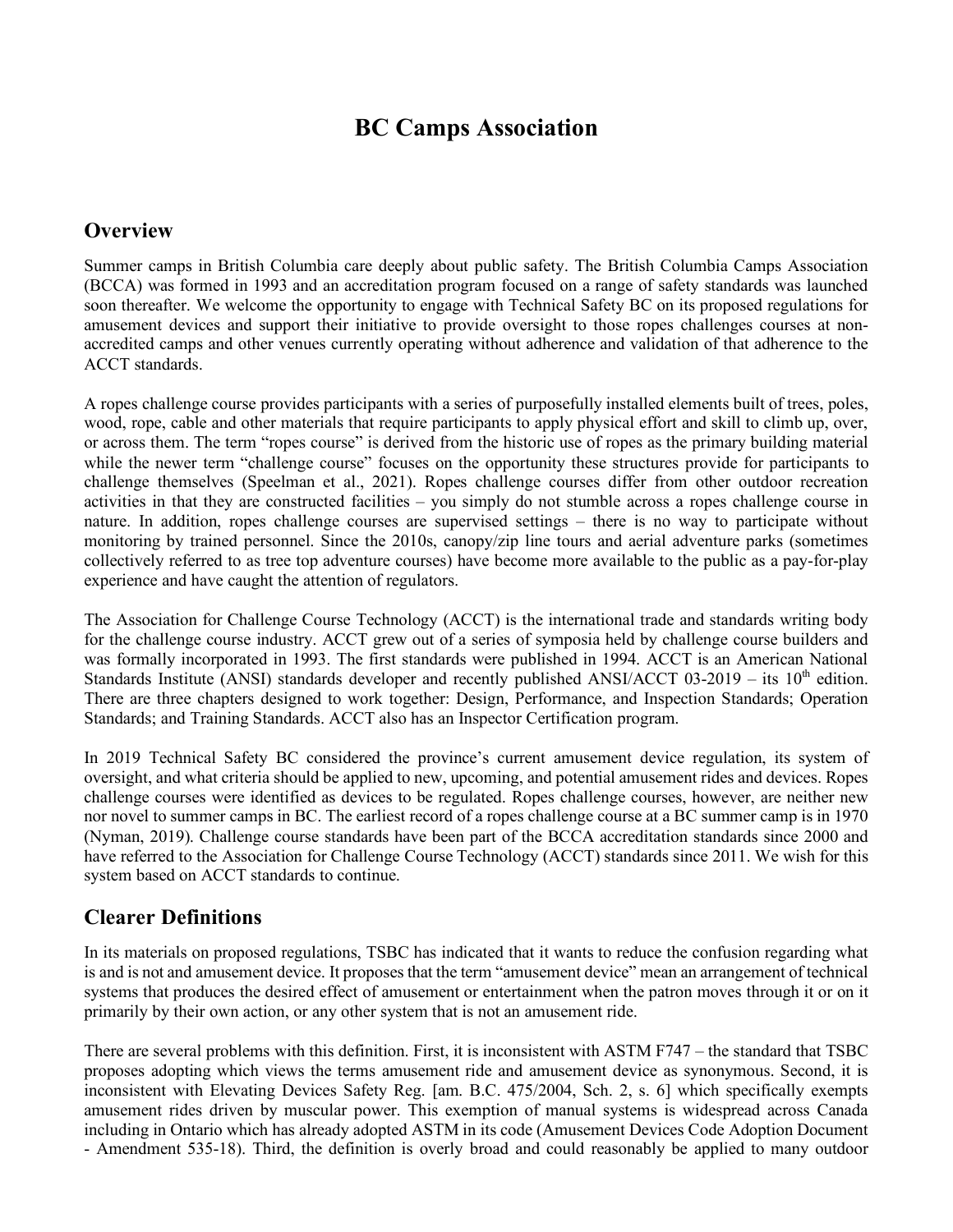recreation activities offered at camps including and not limited to mountain biking, horseback riding, and paddle sports such as canoeing, kayaking, stand up paddle boarding, etc. We strongly recommend rewriting this definition so that it more clearly includes trampolines and bungee jumping which depend on the transfer of energy generated by recoil (and which enhance muscular power) and climbing activities that are entirely muscle powered.

The materials on the proposed regulations provide for a number of exemptions. These exemptions seem contradictory with regard to ropes challenge courses. High ropes challenge courses at BC summer camps tend to operate under one of two operating systems. An operating system is the interface between user and structure that establishes how participants are protected if they lose balance (Speelman et al., 2021). In a belay system, a person or team of people other than the climber manage the tension in a life safety rope so that it may be taken in, let out and secured in order to protect the climber. This is the same system used at indoor climbing gyms yet these facilities are proposed to be exempt. This is confusing since camps have both climbing walls and challenge courses which typically use the same equipment and employ staff with the same training to run their programs. In a lanyard-based system, the participant manages a set of lanyards so that their potential free-fall distance is limited and they are able to regain their footing and body position after a fall. A lanyard-based system is also used by via ferrata – mountaineering routes that make use of artificial handholds and footholds and cables to guide a participant along the track yet via ferrata are also proposed to be exempt. We urge that ropes challenge courses that use these same operating systems be offered the same exemptions as climbing walls and via ferrata.

Ropes challenge courses may function under one of three delivery modes: facilitated; guided; and self-guided. In the facilitated model used by almost all camps, participants engage in an adventure-based learning experience designed to lead toward specific outcomes such as teamwork and improved communication. Trained staff are responsible for safety and the group's learning process (ANSI/ACCT 03 – 2019). These traditional challenge course programs meet the proposed exemption for "professional or sports training with oversight by training or coaching staff and appropriate safety precautions" and should be allowed to continue under the current BCCA accreditation system. We support bringing guided and self-guided ropes challenge courses under greater scrutiny as well as camps not accredited by the BCCA.

# **Code Update**

Technical Safety BC is proposing that CSA Z267 which is no longer being updated be replaced with ASTM F2783- 17. ASTM F2783-17 includes ASTM F2959 which was first published in 2012 and was a collaborative effort between ASTM International and ACCT to address ropes challenge courses specifically intended for concession, commercial recreation or amusement purposes (*ASTM International collaborates,* 2012). More recently, ASTM F2959 created a harmonization task group to review both ACCT and ASTM standards and identify gaps, with the goal of listing differences and making revisions in an effort to harmonize (Kahl, 2018). We ask that in accordance with the Safety Standards Act, ANSI/ACCT 03-2019 Standards be accepted as providing an equivalent safety approach for ropes challenge courses.

## **Proposed regulatory framework - Categories of Rides and Devices**

Technical Safety BC's proposed new regulatory approach would establish categories of rides and devices. We support this approach as different ropes challenge course elements have different hazard profiles. We would like this classification system to differentiate between manual systems that only employ muscle power to generate motion and mechanical systems such as zip lines where motion occurs without continuous muscle power. Additionally, we suggest that gravity brake zip lines which bring riders to a stop by using the drape in the cable to decelerate riders on the uphill portion and having them continue to roll backward and forward until they come to an ultimate stop somewhere in the belly of the cable be categorized separately from zip lines that use any other type of brake. This would reflect the different hazard profile associated with gravity brake zip lines operated by trained staff as part of camp programs.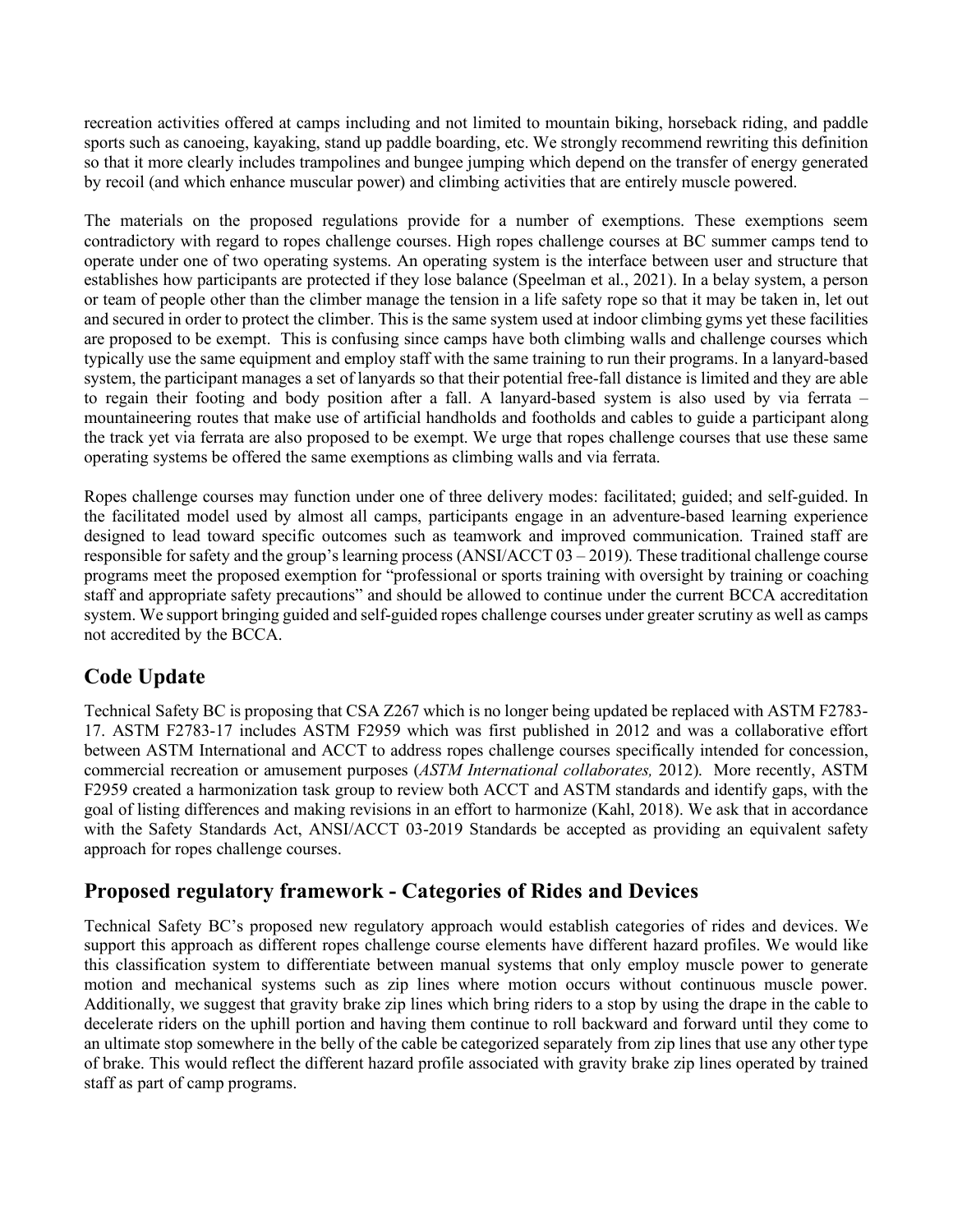# **Certificate of Qualification**

Technical Safety BC is proposing that all operators of amusement rides and devices have a certified Qualified Individual who after a physical inspection, declare that the applicable amusement rides and devices are compliant with the Act, regulations, and code. We propose that TSBC recognize ACCT certified inspectors under contract with the BCCA accredited camp as fulfilling this role.

Additionally, we suggest that TSBC allow ACCT certified inspectors to act as Field Safety Representatives (FSR) similar to a system which is in place for electrical work in the province. ACCT certified ropes challenge course inspectors would be able to sign off on acceptance and annual inspections. TSCB would provide 'audit' oversight to ensure that the inspectors and camp operators are adhering to regulations and standards.

#### **Safety Management Plan**

The ropes challenge courses found at BC summer camps consist almost entirely of manual rather than automated systems. The use of humans to perform tasks that might otherwise be performed by a machine requires a different approach to training. We recommend an ACCT training affidavit be added to the requirement for continued BCCA accreditation visits.

## **Design Registration**

The existence of BCCA accreditation and its adoption of ACCT standards mean that summer camps complying with these requirements have already undergone a design review. In addition, the age of most ropes challenge course at summer camps means that they also already meet the ASTM definition of service-proven -- an amusement ride or device that has been in service to the public for a minimum of five years and has done so without any significant design related failures or significant design related safety issues that have not been mitigated (ASTM F747-15). This could easily be verified by TSBC by asking for the accreditation history of the camp or the previous five years of professional inspection reports to ACCT standards. We recommend that existing ropes challenge courses that are not BCCA accredited and do not have a five year history of professional inspections to ACCT standards be subject to the proposed design review process prior to re-opening. Engineering review should be required for new elements that use mechanical systems including zip lines and Giant Swings.

#### **Fees**

Summer camps in BC consist predominantly of mission-driven non-profits where the ropes challenge course experience is bundled with other services including and not limited to meal service and accommodation as well as other outdoor recreation activities. The fees being proposed are not recoverable by increased throughput – the camp is "full" when its cabins are full and it is rarely feasible to add a camper on day 3 of a week-long camp session. As a consequence, we urge the TSBC to consider a fee structure comparable to other camp regulatory fees such as dining hall and water system. These annual operating permits tend to cost in the neighbourhood of \$250.

We also urge the TSBC to consider a ropes challenge course at a camp as a single 'device' regardless of the number of elements it includes. Additionally, the fee structure should be the same regardless of whether elements are clustered in a single cluster or consist of several standalone structures.

## **Timing**

The timing of the provincial state of emergency created by COVID-19 has affected summer camps at a crucial part of their year – immediately ahead of their primary operating season. At this time, it is unknown whether camps will be able to operate this summer and what the consequences of a shortened, modified, or absent camp season may be for camps' abilities and resources to comply with new regulations affecting just one aspect of their operation. We ask for these regulations to not be rolled out to camps until at least 2023.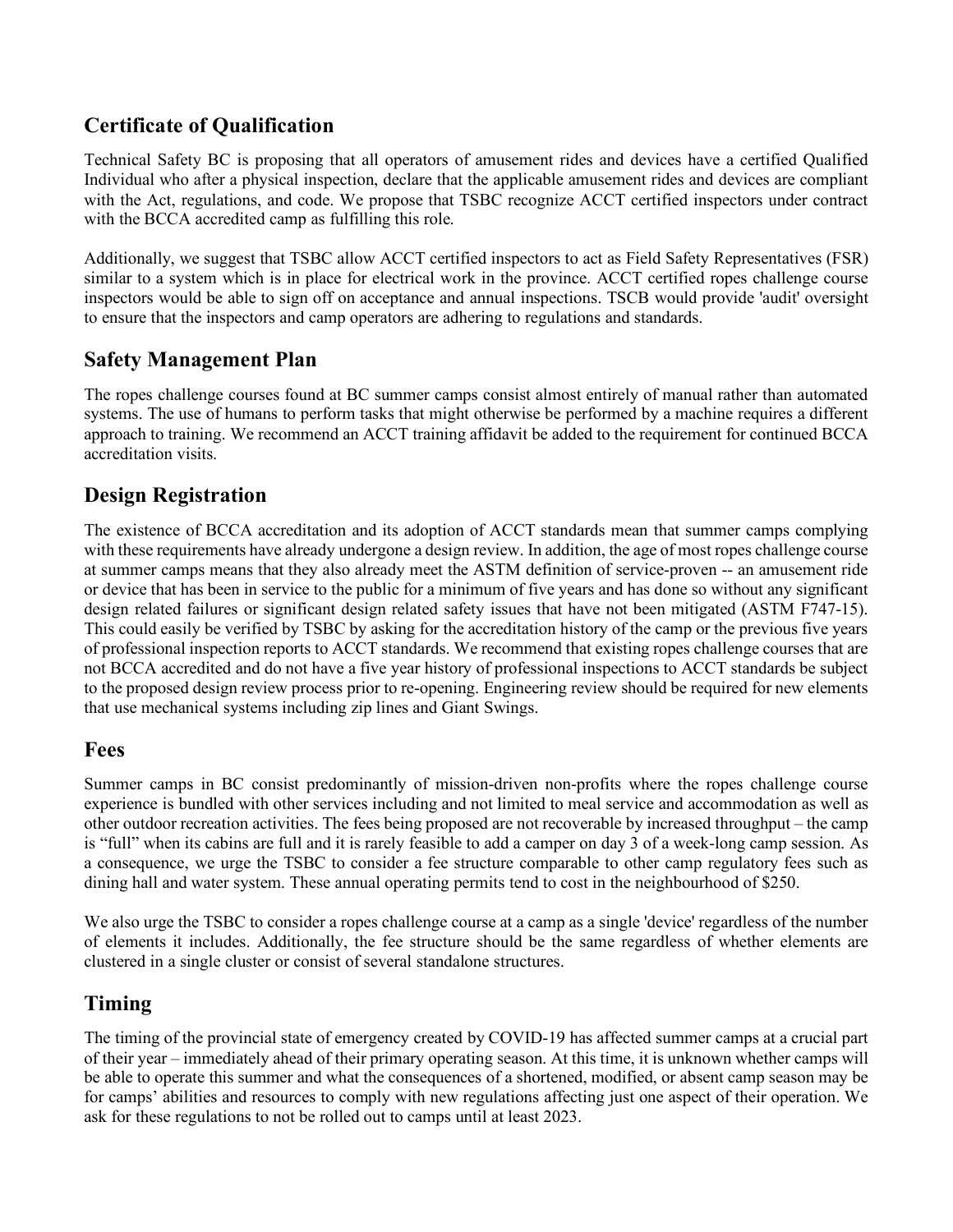# **Conclusion**

Ropes challenge courses at BC camps have a long history of providing unique experiences with strong connections to the broader field of outdoor recreation. The manual systems used in these facilities are different from those used in most other amusement rides and devices. We are encouraged by many aspects of TSBC's proposed regulation changes and voice our support for regulations that enable ropes challenge course operators to provide an equivalent level of public safety based on ACCT standards.